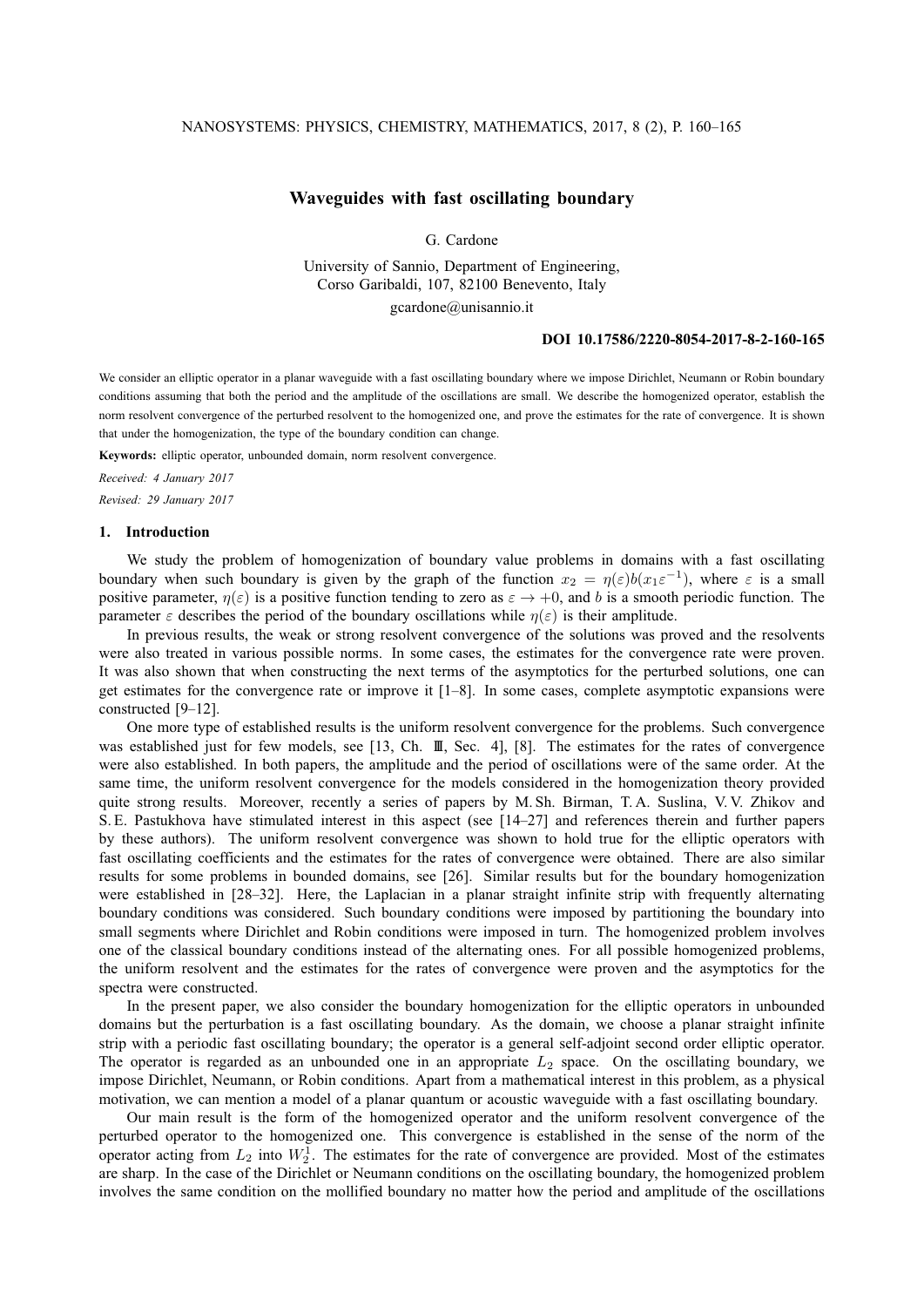#### *Waveguides with fast oscillating boundary* 161

behave. Provided the amplitude is not greater than the period (in order), the Robin conditions on the oscillating boundary leads us to a similar condition but with an additional term in the coefficient. If the amplitude is greater than the period, the homogenization transforms the Robin conditions into those of Dirichlet. The last result is in a good accordance with a similar case, treated in [33]. The difference is that in [33], the strong resolvent convergence was proven provided the coefficient in the Robin conditions was positive, while we succeeded to prove the uniform resolvent convergence provided the coefficient is either positive or non-negative and vanishing on the set of zero measure. All the results stated in this paper are proved in [34].

# **2. Problem and main results**

Let  $x = (x_1, x_2)$  be the Cartesian coordinates in  $\mathbb{R}^2$ ,  $\varepsilon$  be a small positive parameter,  $\eta = \eta(\varepsilon)$  be a nonnegative function uniformly bounded for sufficiently small  $\varepsilon$ ,  $b = b(t)$  be a non-negative 1-periodic function belonging to  $C^2(\mathbb{R})$ . We define two domains, cf. Fig. 1:

$$
\Omega_0 := \{x : 0 < x_2 < d\}, \quad \Omega_\varepsilon := \{x : \eta(\varepsilon)b(x_1\varepsilon^{-1}) < x_2 < d\},
$$

where  $d > 0$  is a constant, and its boundaries are indicated as:

$$
\Gamma := \{x : x_2 = d\}, \quad \Gamma_0 := \{x : x_2 = 0\}, \quad \Gamma_{\varepsilon} := \{x : x_2 = \eta(\varepsilon)b(x_1\varepsilon^{-1})\}.
$$

By  $A_{ij} = A_{ij}(x)$ ,  $A_j = A_j(x)$ ,  $A_0 = A_0(x)$ ,  $i, j = 1, 2$ , we denote the functions defined on  $\Omega_0$  and satisfying the belongings  $A_{ij} \in W^2_{\infty}(\Omega_0)$ ,  $A_j \in W^1_{\infty}(\Omega_0)$ ,  $A_0 \in L_{\infty}(\Omega_0)$ . Functions  $A_{ij}$ ,  $A_j$  are assumed to be complex-valued, while  $A_0$  is real-valued. In addition, functions  $A_{ij}$  satisfy the ellipticity condition:

$$
A_{ij} = \overline{A}_{ji}, \quad \sum_{i,j=1}^{2} A_{ij} z_i \overline{z}_j \ge c_0 (|z_1|^2 + |z_2|^2), \quad x \in \Omega_0, \quad z_j \in \mathbb{C}.
$$
 (2.1)

By  $a = a(x)$  we denote a real function defined on  $\{x : 0 < x_2 < \delta\}$  for some small fixed  $\delta$ , and it is supposed that  $a \in W^1_{\infty}(\{x : 0 < x_2 < d\}).$ 



FIG. 1. Domain with oscillating boundary

The main object of our study is the operator:

$$
-\sum_{i,j=1}^{2} \frac{\partial}{\partial x_j} A_{ij} \frac{\partial}{\partial x_i} + \sum_{j=1}^{2} A_j \frac{\partial}{\partial x_j} - \frac{\partial}{\partial x_j} \overline{A_j} + A_0 \quad \text{in} \quad L_2(\Omega_{\varepsilon}),\tag{2.2}
$$

subject to Dirichlet conditions on Γ. On the other boundary, we choose either Dirichlet conditions:

$$
u=0 \quad \text{on} \quad \Gamma_{\varepsilon},
$$

or Robin conditions:

$$
\left(\frac{\partial}{\partial\nu^\varepsilon}+a\right)u=0\quad\text{on}\quad\Gamma_\varepsilon,\quad\frac{\partial}{\partial\nu^\varepsilon}=-\sum_{i,j=1}^2A_{ij}\nu_j^\varepsilon\frac{\partial}{\partial x_i}-\sum_{j=1}^2\overline{A}_j\nu_j^\varepsilon,
$$

where  $\nu^{\varepsilon} = (\nu_1^{\varepsilon}, \nu_2^{\varepsilon})$  is the outward normal to  $\Gamma_{\varepsilon}$ . In the case of Dirichlet conditions on  $\Gamma_{\varepsilon}$  we denote this operator as  $\mathcal{H}_{\varepsilon,\eta}^{\text{D}}$ , while for Robin conditions it is  $\mathcal{H}_{\varepsilon,\eta}^{\text{R}}$ . The former also includes the case of Neumann conditions since the function  $a$  can be identically zero.

Rigorously, we introduce  $\mathcal{H}_{\varepsilon,\eta}^D$  as the lower-semibounded self-adjoint operator in  $L_2(\Omega_\varepsilon)$  associated with the closed symmetric lower-semibounded sesquilinear form:

$$
\lambda \mathfrak{h}_{\varepsilon,\eta}^{D}(u,v) := \sum_{i,j=1}^{2} \left( A_{ij} \frac{\partial u}{\partial x_j}, \frac{\partial v}{\partial x_i} \right)_{L_2(\Omega_{\varepsilon})} + \sum_{j=1}^{2} \left( A_j \frac{\partial u}{\partial x_j}, v \right)_{L_2(\Omega_{\varepsilon})} + \sum_{j=1}^{2} \left( u, A_j \frac{\partial v}{\partial x_j} \right)_{L_2(\Omega_{\varepsilon})} + (A_0 u, v)_{L_2(\Omega_{\varepsilon})},
$$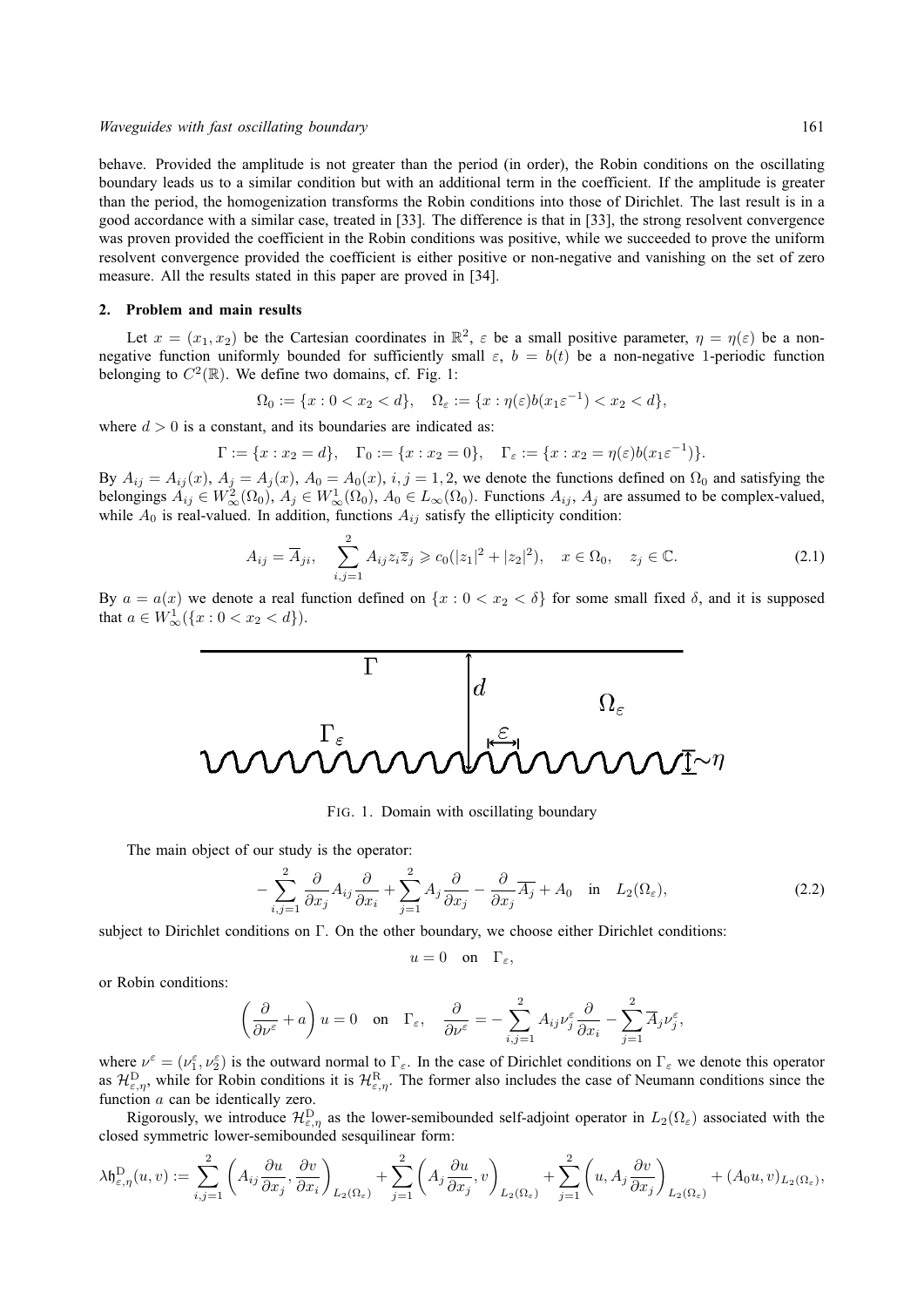in  $L_2(\Omega_\varepsilon)$  with the domain  $\mathfrak{D}(\mathfrak{h}_{\varepsilon,\eta}^D) := W_{2,0}^1(\Omega_\varepsilon, \partial \Omega_\varepsilon)$ . Hereinafter  $\mathfrak{D}(\cdot)$  is the domain of a form or an operator, and  $W_{2,0}^j(\Omega, S)$  denotes the Sobolev space consisting of the functions in  $W_2^j(\Omega)$  with zero trace on a curve S lying in a domain  $\Omega \subset \mathbb{R}^2$ . The operator  $\mathcal{H}_{\varepsilon,\eta}^R$  is introduced in the same way via the sesquilinear form:

$$
\mathfrak{h}_{\varepsilon,\eta}^{\mathrm{R}}(u,v) := \sum_{i,j=1}^{2} \left( A_{ij} \frac{\partial u}{\partial x_j}, \frac{\partial v}{\partial x_i} \right)_{L_2(\Omega_{\varepsilon})} + \sum_{j=1}^{2} \left( A_j \frac{\partial u}{\partial x_j}, v \right)_{L_2(\Omega_{\varepsilon})} \n+ \sum_{j=1}^{2} \left( u, A_j \frac{\partial v}{\partial x_j} \right)_{L_2(\Omega_{\varepsilon})} + (A_0 u, v)_{L_2(\Omega_{\varepsilon})} + (au, v)_{L_2(\Gamma_{\varepsilon})},
$$

with the domain  $\mathfrak{D}(\mathfrak{h}_{\varepsilon,\eta}^{\mathbf{R}}) := W^1_{2,0}(\Omega_{\varepsilon},\Gamma)$ .

The main aim of the paper is to study the asymptotic behavior of the resolvents of  $\mathcal{H}_{\varepsilon,\eta}^D$  and  $\mathcal{H}_{\varepsilon,\eta}^R$  as  $\varepsilon \to +0$ . To formulate the main results we first introduce some additional operators.

By  $\mathcal{H}_0^D$  we denote operator (2.2) in  $L_2(\Omega_0)$  subject to Dirichlet conditions. We introduce it by analogy with  $\mathcal{H}_{\varepsilon,\eta}^{\text{D}}$  as associated with the form:

$$
\mathfrak{h}_0^D(u,v) := \sum_{i,j=1}^2 \left( A_{ij} \frac{\partial u}{\partial x_j}, \frac{\partial v}{\partial x_i} \right)_{L_2(\Omega_0)} + \sum_{j=1}^2 \left( A_j \frac{\partial u}{\partial x_j}, v \right)_{L_2(\Omega_0)} \n+ \sum_{j=1}^2 \left( u, A_j \frac{\partial v}{\partial x_j} \right)_{L_2(\Omega_0)} + (A_0 u, v)_{L_2(\Omega_0)},
$$
\n(2.3)

in  $L_2(\Omega_0)$  with the domain  $\mathfrak{D}(\mathfrak{h}_0^D) := W_{2,0}^1(\Omega_0, \partial \Omega_0)$ . The domain of operator  $\mathcal{H}_0^D$  is  $W_{2,0}^2(\Omega_0, \partial \Omega_0)$  that can be shown by analogy with [35, Ch. III, Sec. 7,8], [36, Lm. 2.2].

Our first main result (proved in section 2 in [34]) describes the uniform resolvent convergence for  $\mathcal{H}_{\varepsilon,\eta}^D$ .

**Theorem 2.1.** *Let*  $f \in L_2(\Omega_0)$ *. For sufficiently small*  $\varepsilon$ *, the estimate:* 

$$
\|(\mathcal{H}_{\varepsilon,\eta}^D - i)^{-1}f - (\mathcal{H}_0^D - i)^{-1}f\|_{W_2^1(\Omega_{\varepsilon})} \leq C\eta^{1/2} \|f\|_{L_2(\Omega_0)},
$$

*holds true, where*  $C$  *is a constant independent of*  $\varepsilon$  *and*  $f$ *.* 

The next four theorems describe the resolvent convergence for operator  $\mathcal{H}^R_{\varepsilon,\eta}$ . Given  $a_0 \in W^1_\infty(\Gamma_0)$ , let  $\mathcal{H}^R_0$ be the self-adjoint operator in  $L_2(\Omega_0)$  associated with the lower-semibounded sesquilinear symmetric form:

$$
\mathfrak{h}_0^R(u,v) := \sum_{i,j=1}^2 \left( A_{ij} \frac{\partial u}{\partial x_j}, \frac{\partial v}{\partial x_i} \right)_{L_2(\Omega_0)} + \sum_{j=1}^2 \left( A_j \frac{\partial u}{\partial x_j}, v \right)_{L_2(\Omega_0)} \n+ \sum_{j=1}^2 \left( u, A_j \frac{\partial v}{\partial x_j} \right)_{L_2(\Omega_0)} + (A_0 u, v)_{L_2(\Omega_0)} + (a_0 u, v)_{L_2(\Gamma_0)},
$$

with the domain  $\mathfrak{D}(\mathfrak{h}_0^R) := W^1_{2,0}(\Omega_0, \Gamma)$ . It can be shown by analogy with [35, Ch. II, Sec. 7,8], [36, Lm. 2.2] that the domain of  $\mathcal{H}_0^R$  consists of the functions  $u \in W^2_{2,0}(\Omega_0, \Gamma)$  satisfying Robin conditions:

$$
\left(\frac{\partial}{\partial \nu^0} + a_0\right)u = 0 \quad \text{on} \quad \Gamma_0, \quad \frac{\partial}{\partial \nu^0} := -\sum_{i=1}^2 A_{i2} \frac{\partial}{\partial x_i} - \overline{A}_2. \tag{2.4}
$$

First, we consider the particular case of Neumann conditions on  $\Gamma_{\varepsilon}$ , i.e.,  $a=0$ . Operator  $\mathcal{H}_{\varepsilon,\eta}^R$  and associated quadratic form  $\mathfrak{h}_{\varepsilon,\eta}^{\rm R}$  are re-denoted in this case by  $\mathcal{H}_{\varepsilon,\eta}^{\rm N}$  and  $\mathfrak{h}_{\varepsilon,\eta}^{\rm N}$ . By  $\mathcal{H}_{0}^{\rm N}$ , we denote the self-adjoint lowersemibounded operator in  $L_2(\Omega_0)$  associated with the sesquilinear form  $\mathfrak{h}_0^N$  which is  $\mathfrak{h}_0^R$  taken for  $a_0 \equiv 0$ . Its domain is the set of the functions in  $W_{2,0}^2(\Omega_0, \Gamma)$  satisfying boundary conditions (2.4) with  $a_0 = 0$ . The resolvent convergence in this case is given in following theorem (for the proof see section 3 in [34]).

**Theorem 2.2.** Let  $f \in L_2(\Omega_\varepsilon)$ . Then for sufficiently small  $\varepsilon$  the estimate

$$
\|(\mathcal{H}_{\varepsilon,\eta}^N - i)^{-1} f - (\mathcal{H}_0^N - i)^{-1} f\|_{W_2^1(\Omega_{\varepsilon})} \leqslant C \eta^{1/2} \|f\|_{L_2(\Omega_0)}
$$

*holds true, where*  $C$  *is a constant independent of*  $\varepsilon$  *and*  $f$ *.*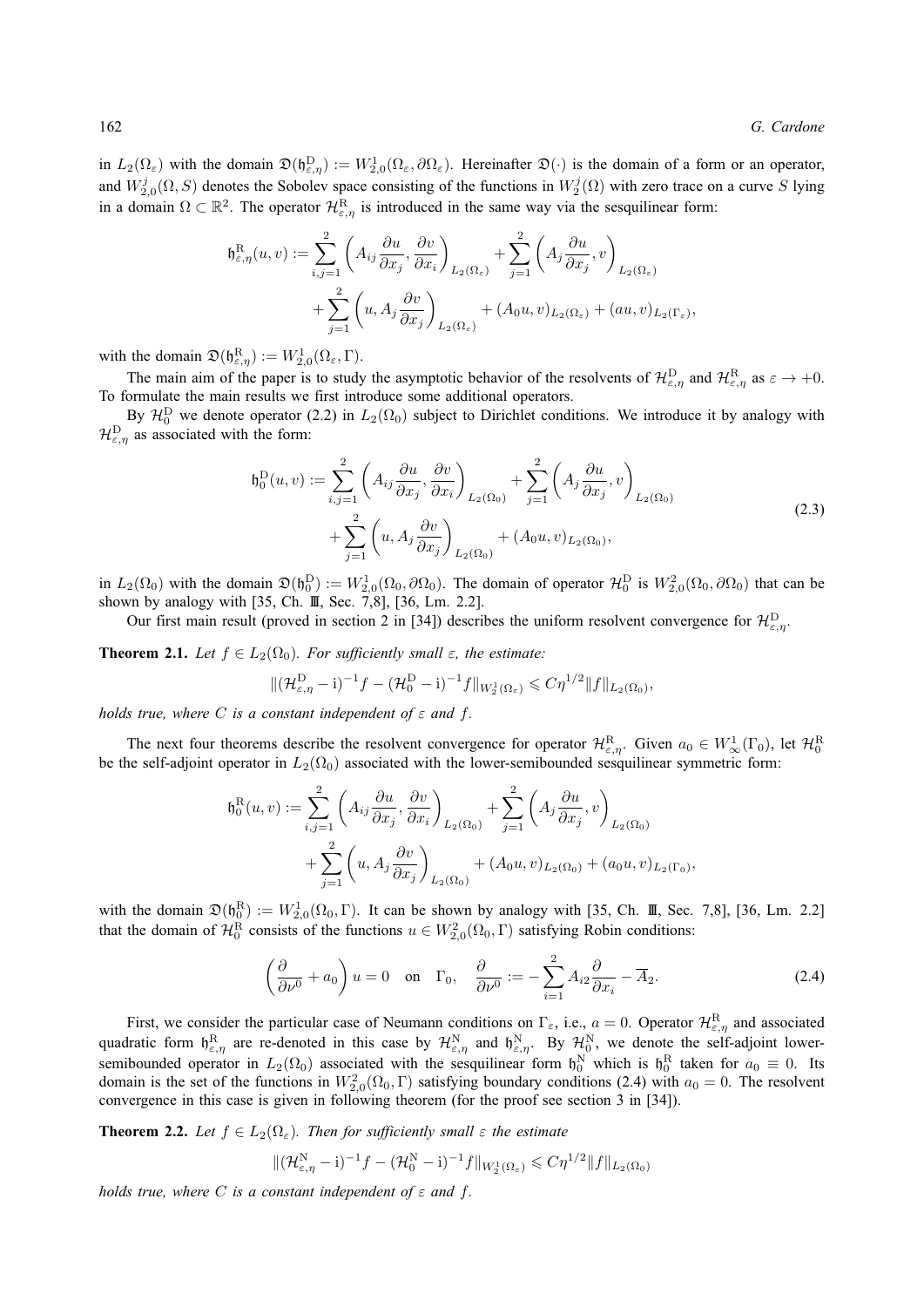*Waveguides with fast oscillating boundary* 163

Assume now  $a \neq 0$ . Here we consider separately two cases:

$$
\varepsilon^{-1}\eta(\varepsilon) \to \alpha = \text{const} \ge 0, \quad \varepsilon \to +0,\tag{2.5}
$$

$$
\varepsilon^{-1}\eta(\varepsilon) \to +\infty, \qquad \varepsilon \to +0. \tag{2.6}
$$

The first assumption means that the amplitude of the oscillation of curve  $\Gamma_{\varepsilon}$  is of the same order (or smaller) as the period. The other assumption corresponds to the case when the amplitude is much greater than the period. In what follows, the first case is referred to as a relatively slow oscillating boundary  $\Gamma_{\varepsilon}$  while the other describes relatively high oscillating boundary  $\Gamma_{\varepsilon}$ .

We begin with the slowly oscillating boundary. We denote:

$$
a_0(x_1) := a(x_1, 0) \int_0^1 \sqrt{1 + \alpha^2 (b'(t))^2} dt.
$$
 (2.7)

The proof of the following theorem is given in section 3 in [34].

**Theorem 2.3.** *Suppose (2.5) and let*  $f \in L_2(\Omega_\varepsilon)$ *. Then, for sufficiently small*  $\varepsilon$ *, the estimate* 

$$
\|(\mathcal{H}_{\varepsilon,\eta}^{\mathrm{R}}-i)^{-1}f-(\mathcal{H}_{0}^{\mathrm{R}}-i)^{-1}f\|_{W_{2}^{1}(\Omega_{\varepsilon})}\leqslant C(\eta^{1/2}(\varepsilon)+|\varepsilon^{-2}\eta^{2}(\varepsilon)-\alpha^{2}|)\|f\|_{L_{2}(\Omega_{0})}
$$

*holds true, where function*  $a_0$  *in (2.4) is defined in (2.7), and* C *is a constant independent of*  $\varepsilon$  *and*  $f$ .

We proceed to the case of the highly oscillating boundary  $\Gamma_{\varepsilon}$ . Here, the homogenized operator happens to be quite sensitive to the sign of  $a$  and zero level set of this function. In the paper, we describe the resolvent convergence as  $a$  is non-negative. We first suppose that  $a$  is bounded from below by a positive constant. Surprisingly, but here the homogenized operator has the Dirichlet condition on  $\Gamma_0$  as in Theorem 2.1. The proof of the following Theorem is given in section 4 in [34].

**Theorem 2.4.** *Suppose (2.6),*

$$
a(x) \geqslant c_1 > 0, \quad c_1 = \text{const},\tag{2.8}
$$

*and that the function b is not identically constant. Let*  $f \in L_2(\Omega_0)$ *. Then, for sufficiently small*  $\varepsilon$ *, the estimate:* 

$$
\|(\mathcal{H}_{\varepsilon,\eta}^{R}-i)^{-1}f - (\mathcal{H}_{0}^{D}-i)^{-1}f\|_{W_{2}^{1}(\Omega_{\varepsilon})} \leqslant C(\eta^{1/2} + \varepsilon^{1/2}\eta^{-1/2})\|f\|_{L_{2}(\Omega_{0})}
$$
(2.9)

*holds true, where* C *is a constant independent of*  $\varepsilon$  *and*  $f$ *.* 

In the next theorem, that is proved in section 4 in [34], we still suppose that a is non-negative but can have zeroes. An essential assumption is that zero level set of a is of zero measure. We let  $b_* := \max_b b$ . [0,1]

**Theorem 2.5.** *Suppose (2.6),*

$$
a \geqslant 0,\tag{2.10}
$$

*and that the function* b *is not identically constant. Assume also that for all sufficiently small* δ*, the set*  ${x : a(x) \leq \delta, 0 < x_2 < (b_*+1)\eta}$  is contained in an at most countable union of the rectangles  ${x : |x_1 - X_n| < \mu(\delta), 0 < x_2 < (b_*+1)\eta},$  where  $\mu(\delta)$  is a some nonnegative function such that  $\mu(\delta) \to +0$  $as\ \delta \to +0$ , and numbers  $X_n$ ,  $n \in \mathbb{Z}$ , are independent of  $\delta$ , are taken in the ascending order, and satisfy uniform *in* n *and* m *estimate:*

$$
|X_n - X_m| \geqslant c > 0, \quad n \neq m. \tag{2.11}
$$

Let  $f \in L_2(\Omega_0)$ . Then, for sufficiently small  $\varepsilon$ , the estimate:

$$
\|(\mathcal{H}_{\varepsilon,\eta}^{R}-i)^{-1}f-(\mathcal{H}_{0}^{D}-i)^{-1}f\|_{W_{2}^{1}(\Omega_{\varepsilon})}\n\leq C(\eta^{1/2}+\varepsilon^{1/2}\eta^{-1/2}\delta^{-1/2}+\mu^{1/2}(\delta)|\ln\mu(\delta)|^{1/2})\|f\|_{L_{2}(\Omega_{0})}\n\tag{2.12}
$$

*holds true, where* C *is a constant independent of*  $\varepsilon$  *and*  $f$ , *and*  $\delta = \delta(\varepsilon)$  *is any function tending to zero as*  $\varepsilon \to +0$ .

Let us discuss the main results. We first observe that under the hypotheses of all theorems we have the corresponding spectral convergence, namely, the convergence of the spectrum and the associated spectral projectors – see, for instance, [37, Thms. VIII.23, VIII.24]. We also stress that in all Theorems 2.1–2.5 the resolvent convergence is established in the sense of the uniform norm of bounded operator acting from  $L_2(\Omega_0)$  into  $W_2^1(\Omega_\varepsilon)$ .

In the case of the Dirichlet conditions on  $\Gamma_{\varepsilon}$ , the homogenized operator has the same condition on  $\Gamma_0$  no matter how the boundary  $\Gamma_{\varepsilon}$  oscillates, slowly or highly. The estimate for the rate of convergence is also universal being  $\mathcal{O}(\eta^{1/2})$ . Despite here we consider a periodically oscillating boundary, in the proof of Theorem 2.1 this fact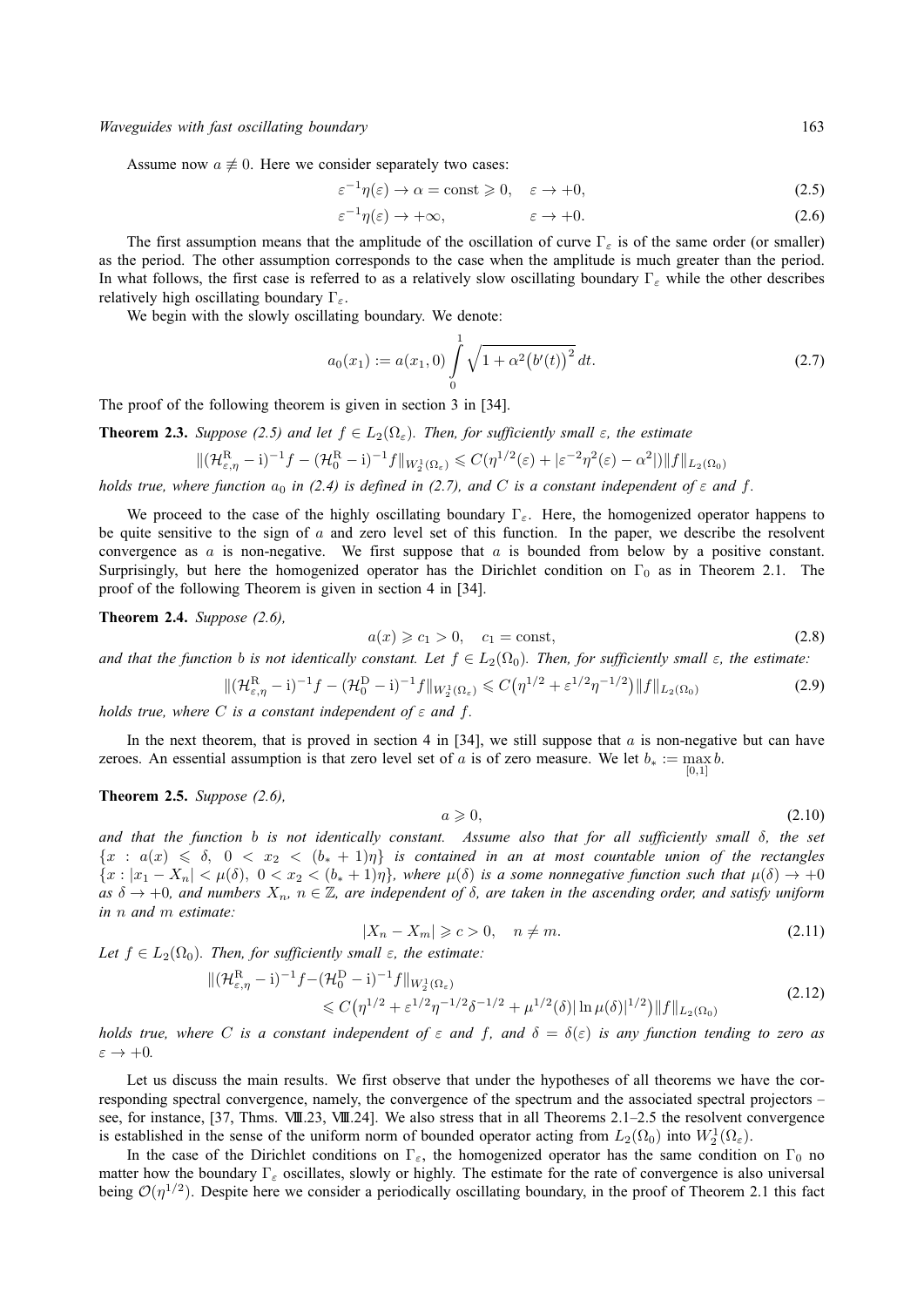is not used. This is why its statement is also valid for a periodically oscillating boundary described by the equation  $x_2 = \eta b(x_1, \varepsilon)$ , where b is an arbitrary function bounded uniformly in  $\varepsilon$  and such that  $b(\cdot, \varepsilon) \in C(\mathbb{R})$ . The estimate is Theorem 2.1 is sharp, see the discussion in the end of Sec. 2 in [34].

A similar situation occurs if we have Neumann conditions on  $\Gamma_{\varepsilon}$ . Here, Theorem 2.2 says that the homogenized operator is subject to Neumann conditions on  $\Gamma_0$  and the rate of the uniform resolvent convergence is the same as in Theorem 2.1, namely,  $\mathcal{O}(\varepsilon^{1/2})$ . This estimate is again sharp, as the example in the end of Sec. 3 in [34] shows.

Once we have Robin conditions on  $\Gamma_{\varepsilon}$ , the situation is completely different. If the boundary oscillates slowly, the homogenized operator still has Robin conditions on  $\Gamma_0$ , but the coefficient depends on the geometry of the original oscillations, cf. (2.7). The estimate for the rate of the resolvent convergence in this case involves an additional term in comparison with the Dirichlet or Neumann cases, cf. Theorem 2.3. The estimate in this theorem is again sharp, see the example in the end of Sec. 3 in [34].

As boundary  $\Gamma_{\epsilon}$  oscillates relatively highly, the resolvent convergence changes dramatically. If coefficient a is strictly positive, the homogenized operator has Dirichlet conditions on  $\Gamma_0$ . A new term,  $\varepsilon^{1/2}\eta^{-1/2}$ , appears in the estimate for the rate of the uniform resolvent convergence, cf. Theorem 2.4. We are able to prove that this term is sharp, see the discussion in the end of Sec. 4 in [34].

Provided function a is non-negative and vanishes only on a set of zero measure, the homogenized operator still has Dirichlet conditions on  $\Gamma_0$ , but the estimate for the rate of the uniform resolvent convergence becomes worse. Namely, the behavior of  $a$  in a vicinity of its zeroes becomes important. This is reflected by functions  $\mu(\delta)$  and  $\delta$  in (2.12). The latter should be chosen so that  $\delta \to +0$ ,  $\epsilon^{1/2} \eta^{-1/2} \delta^{-1/2} \to +0$ ,  $\epsilon \to +0$ , that is always possible. The optimal choice of  $\delta$  is so that:

$$
\mu^{1/2}(\delta)|\ln \mu(\delta)|^{1/2} \sim \varepsilon^{1/2} \eta^{-1/2} \delta^{-1/2},
$$
  
 
$$
\delta \mu(\delta)|\ln \mu(\delta)| \sim \varepsilon \eta^{-1}.
$$
 (2.13)

As we see, the choice of  $\delta$  depends on a particular structure of  $\mu(\delta)$ . The most typical case is  $\mu(\delta) \sim \delta^{1/2}$ , i.e., the function  $a$  vanishes by the quadratic law in a vicinity of its zeroes. In this case, condition (2.13) becomes:

$$
\delta^{3/2} |\ln \delta| \sim \varepsilon \eta^{-1},
$$
  

$$
\delta \sim \varepsilon^{2/3} \eta^{-2/3} |\ln \varepsilon \eta^{-1}|^{-2/3}.
$$

which implies:

Then, the estimate for the resolvent convergence in Theorem 2.5 is of order 
$$
\mathcal{O}((\eta^{1/2} + \varepsilon^{1/6}\eta^{-1/6}|\ln \varepsilon\eta^{-1}|^{1/3}))
$$
.

We are not able to prove the sharpness of estimate (2.12), but in the end of Sec. 4 in [34] we provide some arguments showing that estimate (2.12) is rather close to being optimal.

In conclusion, we discuss the case of Robin conditions on highly oscillating  $\Gamma_{\varepsilon}$  when the coefficient a does not satisfy the hypotheses of Theorems 2.4, 2.5. If it is still non-negative but vanishes for a set of non-zero values, and at the end-points of this set the vanishing happens with certain rate like in Theorem 2.5, we conjecture that the homogenized operator involves mixed Dirichlet and Neumann conditions on  $\Gamma_0$ . Namely, if  $a(x_1, 0) \equiv 0$  on  $\Gamma_0^N$  and  $a(x_1,0) > 0$  on  $\Gamma_0^D$ ,  $\Gamma_0 = \Gamma_0^N \cup \Gamma_0^D$ , it is natural to expect that the homogenized operator has Neumann conditions on  $\Gamma_0^N$  and Dirichlet one on  $\Gamma_0^D$ . This conjecture can be regarded as the mixture of the statements of Theorems 2.2 and 2.5. The main difficulty of proving this conjecture is that the domain of such homogenized operator is no longer a subset of  $W_2^2(\Omega_0)$  because of the mixed boundary conditions. At the same time, this fact was essentially used in all our proofs. An even more complicated situation occurs once a is negative or sign-indefinite. If  $a$  is negative on a set of non-zero measure, it can be shown that the bottom of the spectrum of the perturbed operator goes to  $-\infty$  as  $\varepsilon \to +0$ . In such cases, one should study the resolvent convergence near this bottom, i.e., for the spectral parameter tending to  $-\infty$ . This makes the issue quite troublesome. We stress that under the hypotheses of all Theorems 2.1–2.5, the bottom of the spectrum is lower-semibounded uniformly in  $\varepsilon$ .

## **References**

- [1] Friedman A., Hu B., Liu Y. A boundary value problem for the poisson equation with multi-scale oscillating Boundary. *J. Diff. Eq.*, 1997, **137**, P. 54–93.
- [2] Friedman A., Hu B. A Non-stationary Multi-scale Oscillating Free Boundary for the Laplace and Heat Equations. *J.Diff. Eq.*, 1997, **137**, P. 119–165.
- [3] Belyaev A.G., Pyatnitskii A.L., Chechkin G.A. Asymptotic behavior of a solution to a boundary value problem in a perforated domain with oscillating boundary. *Siberian Math. J.*, 1998, **39**, P. 621–644.
- [4] Kozlov V.A., Nazarov S.A. Asymptotics of the spectrum of the Dirichlet problem for the biharmonic operator in a domain with a deeply indented boundary. *St. Petersburg Math. J.*, 2011, **22**, P. 941–983.
- [5] Chechkin G.A., Chechkina T.P. On homogenization of problems in domains of the "Infusorium" type. *J. Math. Sci., New York*, 2004, **120**, P. 1470–1482.